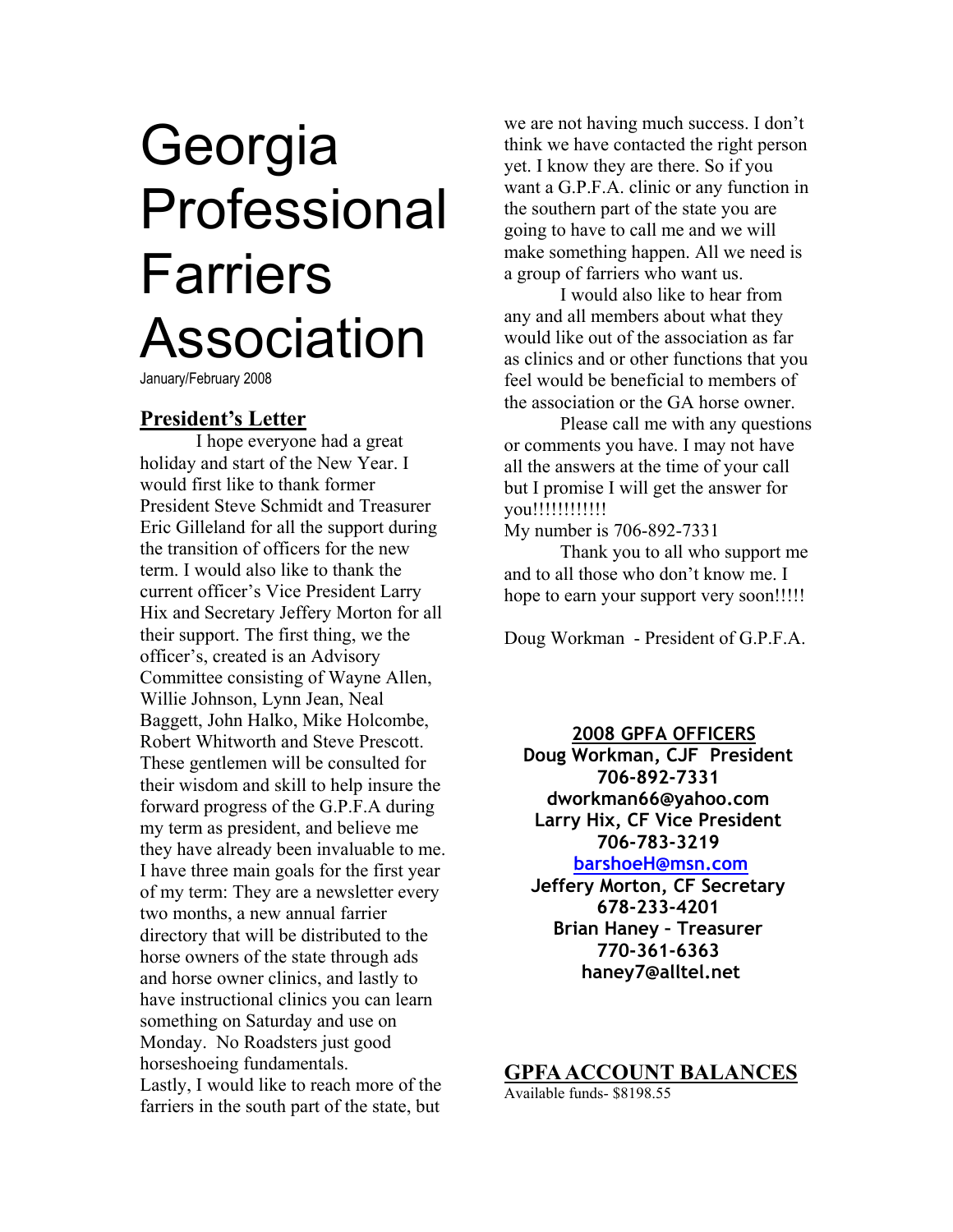Bill Crowder Memorial- \$2550.

Thanks, Brian Haney

#### **Vice President**

 Hello, I hope everyone is having a good winter. It has been pretty mild so far and spring is not far away. I would like to thank Steve and Eric for all of the hard work they did for the G.P.F.A. They did a great job! Congratulations to Doug and Brian for being elected into office. I am looking forward to working with both of them.

 We just about have all of the calendar events for 2008 taken care of, we just have a few things left to iron out. One of the things I would like to see in 2008 is for the membership to really get involved. If you know someone who is not an active member or someone who is not a member at all ask them to go to a clinic or hammer in with you. Some times that is all it takes to light a spark in them. We have all gotten a lot out of the G.P.F.A. and we need to share it. If you have any ideas or thoughts about how to make the G.P.F.A. better or something you would like to see us do please feel free to call me anytime. My cell is 706-540-1256. We are going to have a great year learning and having some fun at the same time.

Everybody take care, Larry Hix GPFA Vice President

# **GPFA Reaching Out to the Equestrians of Georgia**

 We are in the process of making sure that everyone interested in the GPFA can find out what is going on and when. If you are reading this article it's working. We have setup a Yahoo group under the name Ga Professional Farriers Association. This is free communications tool. Simply:

1. Go to www.georgiafarriers.org 2. Type your e-mail address in the subscribe to this site area, and Click enter.

 After joining any group member can post to the list and have it e-mailed to everyone in the group. This is a great way to advertise

Hammer-ins, Rigs for sale, help wanted, or just keep in touch between newsletters and clinics. This tool is only valuable if you register and utilize it.

 My next goal is to reach as many horse owners across the state as possible and to teach them the value of proper hoof care. To accomplish this task we have contacted as many equine publications as I know of and asked them to publish our calendar of events. We have also requested that each publication run an ad stating that we will do basic hoof care clinics for any saddle club that wishes to host one and will mail a GPFA membership directory to any one who request one.

 In the first week that this program has been advertised on the Internet we have reached an estimated 100,000 equine enthusiast. We have had several responses, and one clinic has already taken place. We have been asked by Anita Hood of Purina mills to start doing hoof care clinics at their Horse Owner Workshops. We have also received conformation from Horse South Magazine and Hoof Beats Magazine that they will include our ads at no charge in their next issues. I would encourage each of you to contact these magazines and thank them for the dedication to hoof care education in our state.

 Farriers, we must realize that we all work for horse owners. If they don't understand the benefits of proper hoof care for their equine companions, we are not a necessity. Anyone that is willing to help with these clinics PLEASE get in touch with me ASAP. If you choose to help we will have a basic guideline of information to cover during your presentation.

#### **IF YOU WANT TO BE INCLUDED IN THIS YEARS DIRECTORY YOUR ANNUAL DUES MUST BE PAID AND RECEIVED NO LATER THAN MARCH 15, 2008.**

Part of our goal of reaching every Georgia Equestrian is to change the distribution of our Membership directory. Our directory will now only be updated once every year. We have set a goal to distribute 5000, yes that's 5000, directories straight to the equestrian community of Georgia.